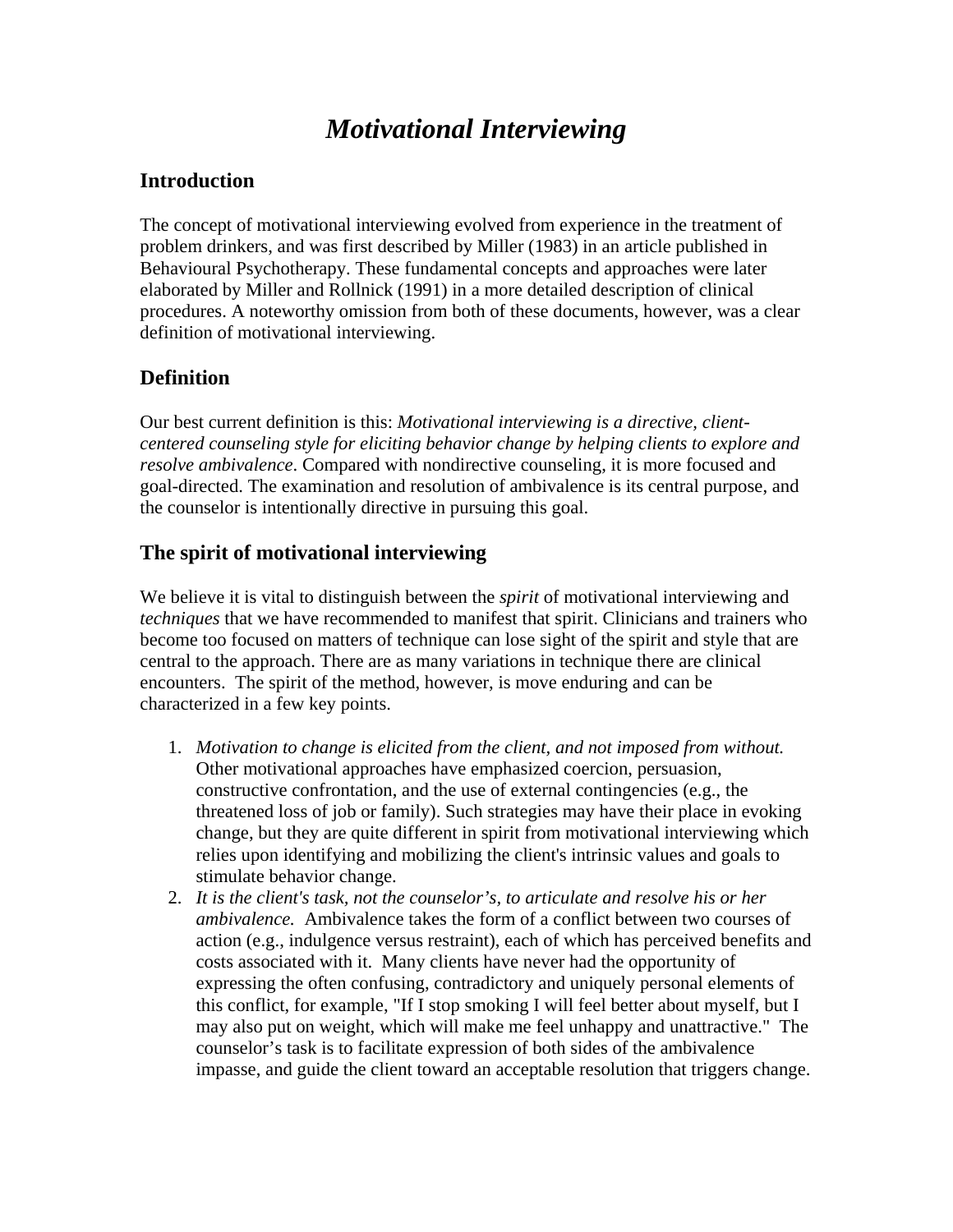- 3. *Direct persuasion is not an effective method for resolving ambivalence.* It is tempting to try to be "helpful" by persuading the client of the urgency of the problem about the benefits of change. It is fairly clear, however, that these tactics generally increase client resistance and diminish the probability of change (Miller, Benefield and Tonigan, 1993, Miller and Rollnick, 1991).
- 4. *The counseling style is generally a quiet and eliciting one.* Direct persuasion, aggressive confrontation, and argumentation are the conceptual opposite of motivational interviewing and are explicitly proscribed in this approach. To a counselor accustomed to confronting and giving advice, motivational interviewing can appear to be a hopelessly slow and passive process. The proof is in the outcome. More aggressive strategies, sometimes guided by a desire to "confront client denial," easily slip into pushing clients to make changes for which they are not ready.
- 5. *The counselor is directive in helping the client to examine and resolve ambivalence.* Motivational interviewing involves no training of clients in behavioral coping skills, although the two approaches not incompatible. The operational assumption in motivational interviewing is that ambivalence or lack of resolve is the principal obstacle to be overcome in triggering change. Once that has been accomplished, there may or may not be a need for further intervention such as skill training. The specific strategies of motivational interviewing are designed to elicit, clarify, and resolve ambivalence in a client-centered and respectful counseling atmosphere.
- 6. *Readiness to change is not a client trait, but a fluctuating product of interpersonal interaction.* The therapist is therefore highly attentive and responsive to the client's motivational signs. Resistance and "denial" are seen not as client traits, but as feedback regarding therapist behavior. Client resistance is often a signal that the counselor is assuming greater readiness to change than is the case, and it is a cue that the therapist needs to modify motivational strategies.
- 7. *The therapeutic relationship is more like a partnership or companionship than expert/recipient roles.* The therapist respects the client's autonomy and freedom of choice (and consequences) regarding his or her own behavior.

Viewed in this way, it is inappropriate to think of motivational interviewing as a technique or set of techniques that are applied to or (worse) "used on" people. Rather, it is an interpersonal style, not at all restricted to formal counseling settings. It is a subtle balance of directive and client-centered components, shaped by a guiding philosophy and understanding of what triggers change. If it becomes a trick or a manipulative technique, its essence has been lost (Miller, 1994).

There are, nevertheless, specific and trainable therapist behaviors that are characteristic of a motivational interviewing style. Foremost among these are:

- Seeking to understand the person's frame of reference, particularly via reflective listening
- Expressing acceptance and affirmation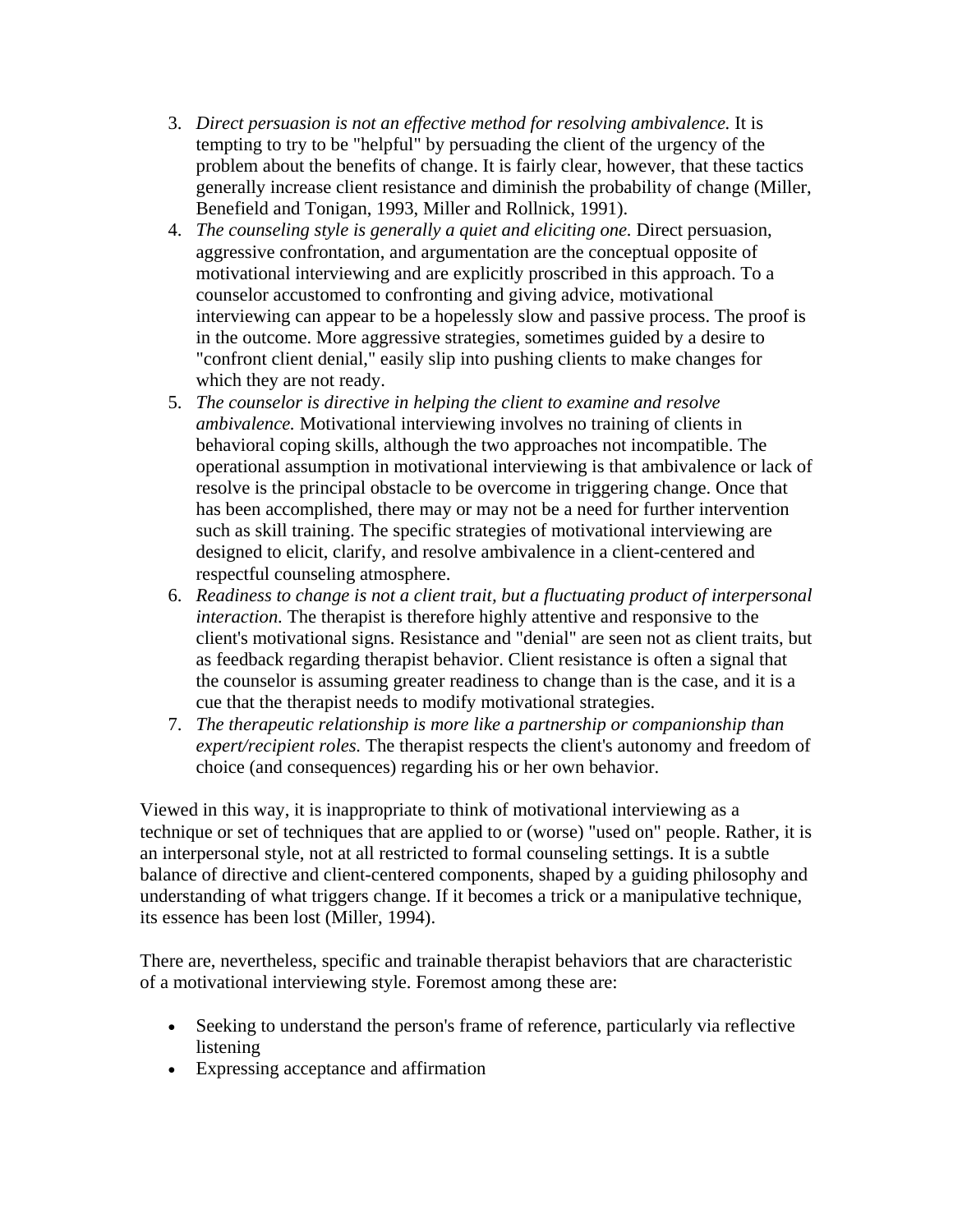- Eliciting and selectively reinforcing the client's own self motivational statements expressions of problem recognition, concern, desire and intention to change, and ability to change
- Monitoring the client's degree of readiness to change, and ensuring that resistance is not generated by jumping ahead of the client.
- Affirming the client's freedom of choice and self-direction

The point is that it is the *spirit* of motivational interviewing that gives rise to these and other specific strategies, and informs their use. A more complete description of the clinical style has been provided by Miller and Rollnick (1991).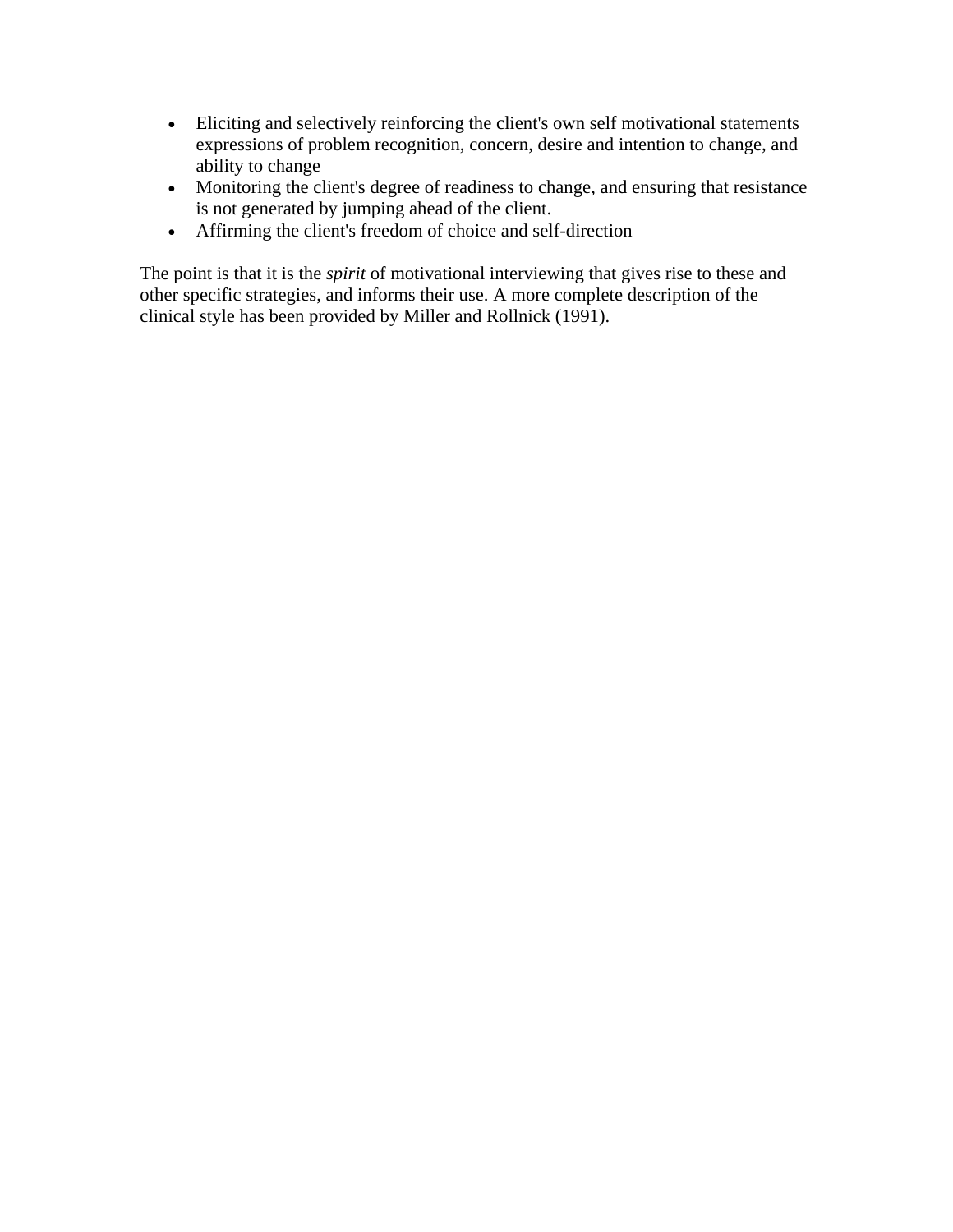#### *There are four general principles behind Motivational Interviewing.*

#### **Express Empathy**

Empathy involves seeing the world through the client's eyes, thinking about things as the client thinks about them, feeling things as the client feels them, sharing in the client's experiences. Expression of empathy is critical to the MI approach. When clients feel that they are understood, they are more able to open up to their own experiences and share those experiences with others. Having clients share their experiences with you in depth allows you to assess when and where they need support, and what potential pitfalls may need focused on in the change planning process. Importantly, when clients perceive empathy on a counselor's part, they become more open to gentle challenges by the counselor about lifestyle issues and beliefs about substance use. Clients become more comfortable fully examining their ambivalence about change and less likely to defend ideas like their denial of problems, reducing use vs. abstaining, etc. In short, the counselor's accurate understanding of the client's experience facilitates change.

#### **Support Self-Efficacy**

As noted above, a client's belief that change is possible is an important motivator to succeeding in making a change. As clients are held responsible for choosing and carrying out actions to change in the MI approach, counselors focus their efforts on helping the clients stay motivated, and supporting clients' sense of self-efficacy is a great way to do that. One source of hope for clients using the MI approach is that there is no "right way" to change, and if a given plan for change does not work, clients are only limited by their own creativity as to the number of other plans that might be tried.

The client can be helped to develop a belief that he or she can make a change. For example, the clinician might inquire about other healthy changes the client has made in their life, highlighting skills the client already has. Sharing brief clinical examples of other, similar clients' successes at changing the same habit or problem can sometimes be helpful. In a group setting, the power of having other people who have changed a variety of behaviors during their lifetime gives the clinician enormous assistance in showing that people can change,

#### **Roll with Resistance**

In MI, the counselor does not fight client resistance, but "rolls with it." Statements demonstrating resistance are not challenged. Instead the counselor uses the client's "momentum" to further explore the client's views. Using this approach, resistance tends to be decreased rather than increased, as clients are not reinforced for becoming argumentative and playing "devil's advocate" to the counselor's suggestions. MI encourages clients to develop their own solutions to the problems that they themselves have defined. Thus, there is no real hierarchy in the client-counselor relationship for the client to fight against. In exploring client concerns, counselors may invite clients to examine new perspectives, but counselors do not impose new ways of thinking on clients.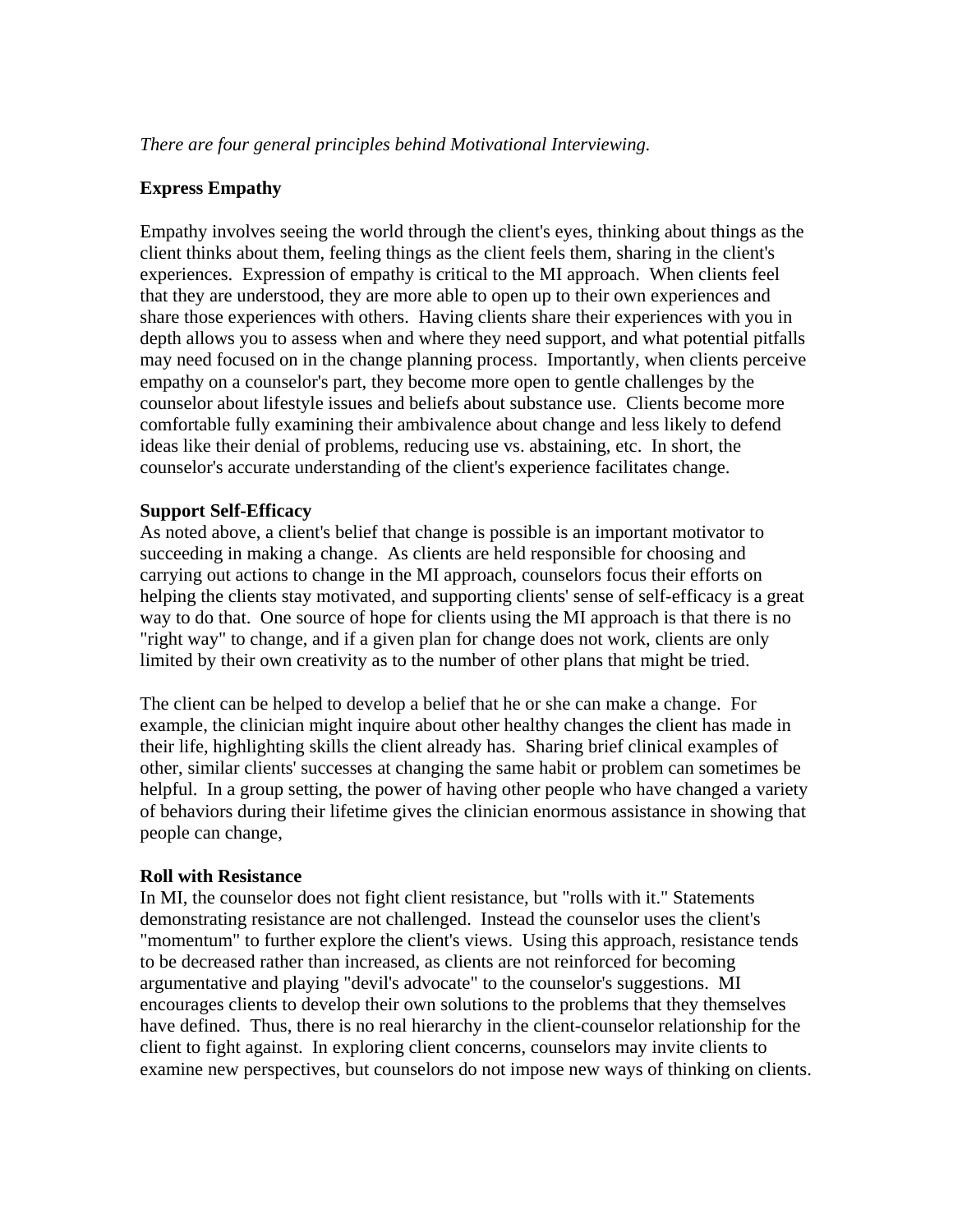#### **Develop Discrepancy**

"Motivation for change occurs when people perceive a discrepancy between where they are and where they want to be" (Miller, Zweben, DiClemente, & Rychtarik, 1992, p. 8). MI counselors work to develop this situation through helping clients examine the discrepancies between their current behavior and future goals. When clients perceive that their current behaviors are not leading toward some important future goal, they become more motivated to make important life changes. Of course, MI counselors do not develop discrepancy at the expense of the other MI principles, but gently and gradually help clients to see how some of their current ways of being may lead them away from, rather than toward, their eventual goals.

Reference: Miller, W. R., Zweben, A., DiClemente, C. C., & Rychtarik, R. G. (1992). Motivational Enhancement Therapy manual: A clinical research guide for therapists treating individuals with alcohol abuse and dependence. Rockville, MD: National Institute on Alcohol Abuse and Alcoholism.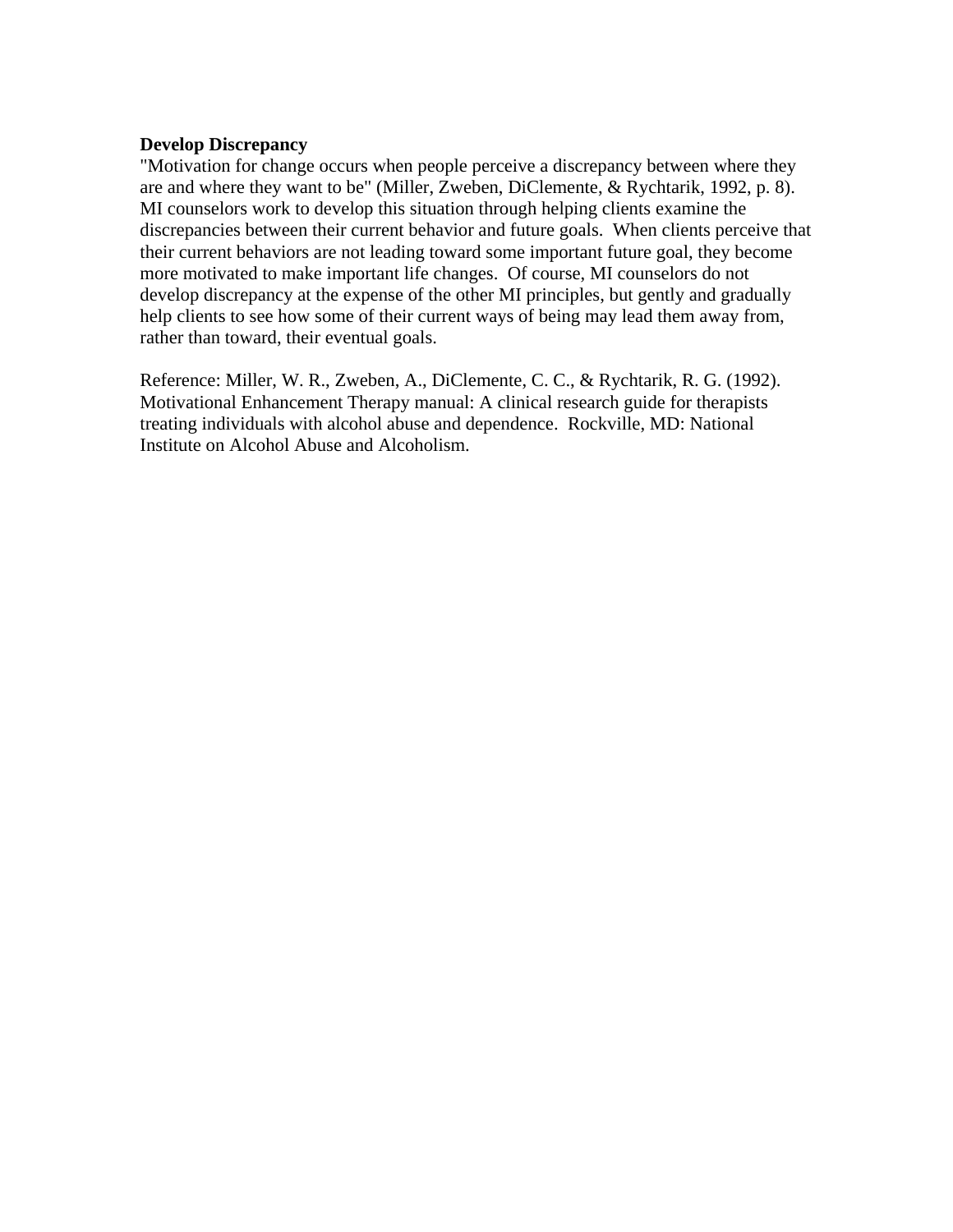## **Recognizing and Working with Counter-Motivation (AKA Resistance)**

Much of the focus in the Motivational Interviewing model is on working with clients' counter-motivations; that is, any motivations that lead individuals away from a decrease in substance-related problems or other problematic behaviors. Although these behaviors have traditionally been referred to as resistance, some counselors familiar with the MI model prefer the term counter-motivation. This seems more fitting with the MI model, for a few reasons. First, "resistance" is perhaps just one type of counter-motivation. In fact, there are many reasons why a person might choose to continue using substances or engaging in other problematic behaviors, including hopelessness, low self-efficacy, excitement about parts of the lifestyle surrounding the problematic behaviors, and so on. Second, the term "resistance" seems to have a pejorative quality to it, as if the individual is refusing to do "what is best" for himself or herself in an intentional, stubborn manner. Labeling counter-motivations as "resistance" may tend to promote urges on the part of the counselor to confront or argue with the client about the client's "resistance," when an approach that is more consistent with MI might be for the counselor to take these other motivations as serious viewpoints or alternatives for the client to fully consider and to approach this consideration in a non-threatening manner.

Signs of client counter-motivation might include interrupting, ignoring, arguing, denying, talking about seemingly unimportant matters, daydreaming, reminiscing, "wondering aloud" and so on. If you see these behaviors in your client, consider them a cue to check your own current behaviors, plans, and expectations. Have you moved ahead to working toward the implementation of change plans without first checking the client's level of readiness? If so, you may be in a "trap," or inducing the client to argue, interrupt you, deny the problem, or ignore you. These are signs that the client is not feeling heard, respected, or taken seriously, or that the client is simply not yet ready to consider implementing what may seem to you like an obviously needed change in behavior.

Using the MI approach, when a counselor notices counter-motivations in a client, he or she attempts to first avoid certain "traps," then help the client consider change by using certain therapeutic strategies. Below is brief coverage of some of these traps and strategies. They are covered in greater detail in the Motivational Interviewing book.

# **Traps to Avoid**

## *Question/Answer Trap*

In this "trap" the counselor and client fall into a pattern of question/answer, question/answer, and so on. The problem with this pattern is that it tends to elicit passivity and closes off access to deeper levels of experience. Thus, clients are not encouraged to explore issues in depth, and the client-counselor relationship becomes increasingly hierarchical.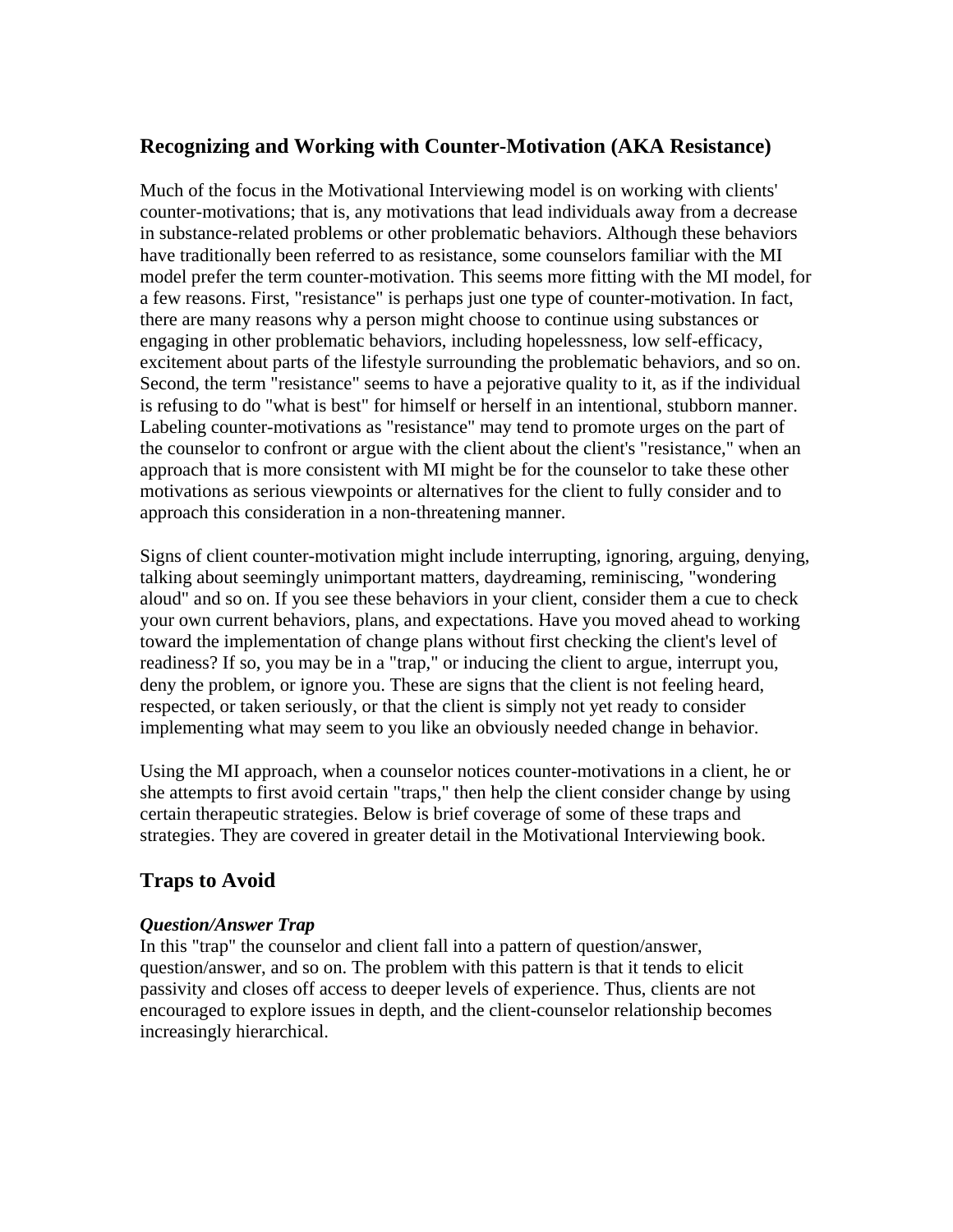#### *Confrontation/Denial Trap*

Most counselors have had the experience of interviewing a client who is not yet ready to change, and who provides a reasonable argument in response to every statement the counselor makes. The counselor and client then engage in an argumentative, confrontation/denial trap, in which the client counters each argument for change with an argument for remaining the same. An example of a mild confrontation/denial trap is illustrated in the following conversation:

**Dr.:** Have you thought about trying to lose weight so your blood pressure comes down? **Pt.:** Well yes, but it's not so easy, and I must say, I really like my food.

**Dr.:** But it's not a matter of depriving yourself of food. You just need to eat different, healthier foods, if you see what I mean.

Pt.: Yes, I know, I did try to eat less meat and more fruit and that sort of thing, but I never keep going for too long. I always have these binges when I break all my rules, and I just get fat.

**Dr.:** What about....?

**Pt.:** Yes, but....

#### *(From Rollnick, Heather, & Bell, 1992, p. 25-26)*

One of the benefits to the counselor of adapting a motivational approach is the avoidance of such discouraging interchanges. Rather than engaging in futile attempts to convince the client to change, the MI approach encourages the client to voice the reasons for change, with just a little questioning and guidance supplied by the therapist. Remember that if a person feels backed into a corner, or one point of view, the person will usually defend that point of view more strongly. If you leave your client with no other option than to argue with you, that is what you will get. MI-style approaches may help the client and the counselor avoid the inevitable frustration of two people working at odds.

#### *Expert Trap*

In the "expert trap," counselors fall into providing direction to the client without first helping the client to determine his or her own goals, direction and plans. The problem with this approach is that clients may tend to passively accept the counselor's suggestions, and may only halfheartedly commit to the difficult work involved in changing. A counselor using the MI approach is not non-directive, that is, he or she *will* offer suggestions for change. However, this is done after the client's motivation is high, after initial exploration of multiple pathways to change, and only upon client's request, or when the counselor perceives that the client is in immediate danger if not given advice.

#### *Labeling Trap*

The labeling trap happens when a counselor attempts to convince a client that he or she is an "alcoholic," "addict," or some other label. As Miller and Rollnick state, "because such labels often carry a certain stigma in the public mind, it is not surprising that people with reasonable self-esteem resist them" (1992, p. 68). They also point out that "the Alcoholics Anonymous (AA) philosophy specifically recommends against such labeling of others" (p. 68). Despite this, some counselors believe that clients must accept a label or diagnosis in order to change their behavior. MI theory disagrees with this view, and suggests that counselors de-emphasize labels whenever possible.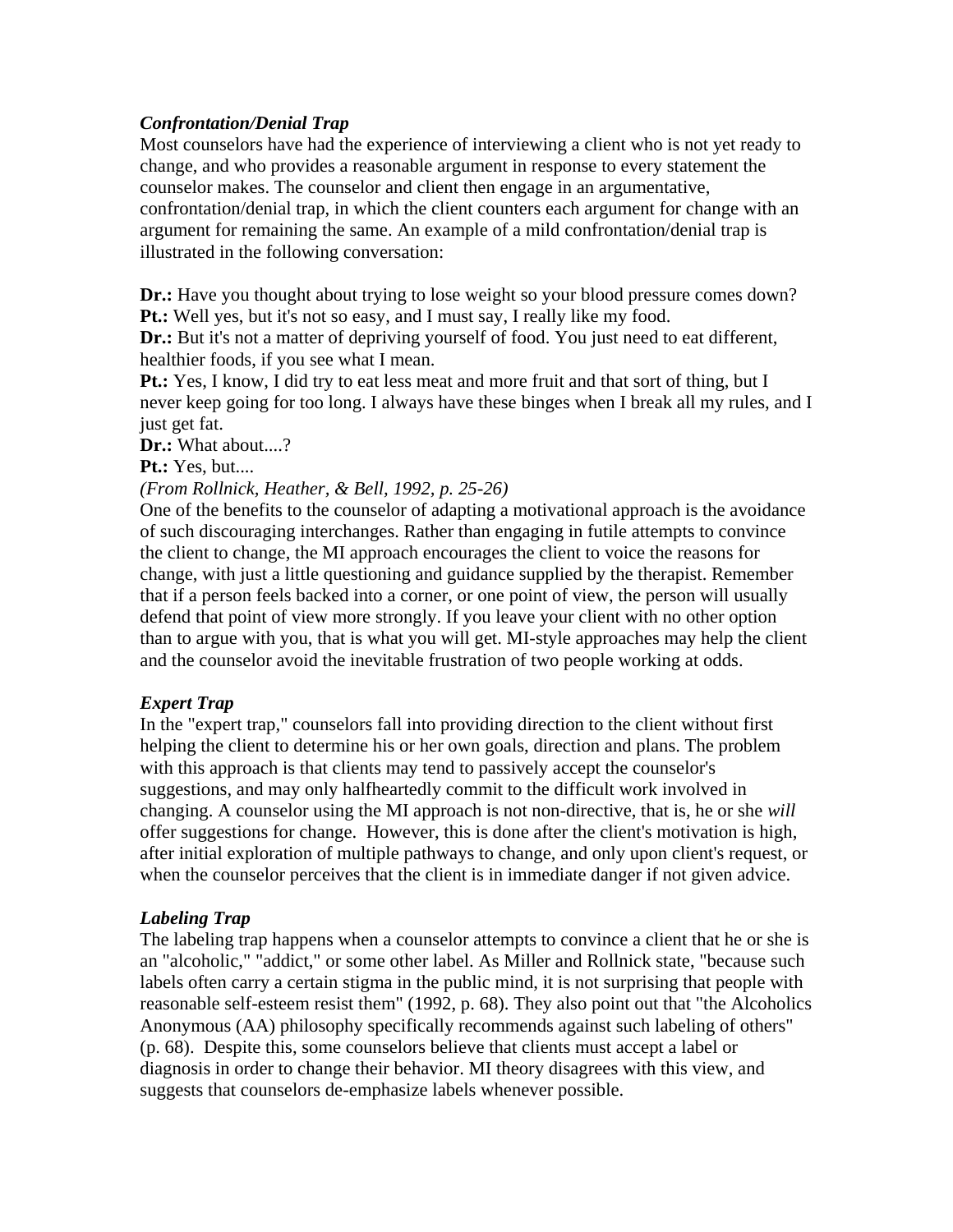#### *Premature Focus Trap*

Although the MI does not suggest that counselors simply "follow" the clients' lead as is done in Rogerian or Person-Centered therapy, MI also cautions counselors against focusing too quickly on a specific problem or aspect of a problem. Difficulties with premature focus include raising client resistance and focusing on an unimportant or secondary problem.

#### *Blaming Trap*

Clients may wish to blame others for their problems. Counselors may feel compelled to show the client how he or she is at fault for the difficulties encountered. In the MI approach, neither of these urges are seen as useful. Blame is irrelevant. Miller and Rollnick suggest establishing a "no-fault" policy when counseling a person, and commenting, "I'm not interested in looking for who's responsible, but rather what's troubling you, and what you might be able to do about it" (1991, p. 70).

#### References:

Miller, W. R., & Rollnick, S. (1991). *Motivational interviewing: Preparing people for change.* New York: Guilford Press.

Miller, W. R., Zweben, A., DiClemente, C. C., & Rychtarik, R. G. (1992). *Motivational Enhancement Therapy manual: A clinical research guide for therapists treating individuals with alcohol abuse and dependence.* Rockville, MD: National Institute on Alcohol Abuse and Alcoholism.

Rollnick, S., Heather, N., & Bell, A. (1992). Negotiating behavior change in medical settings: The development of brief motivational interviewing. *Journal of Mental Health, 1,* 25-37.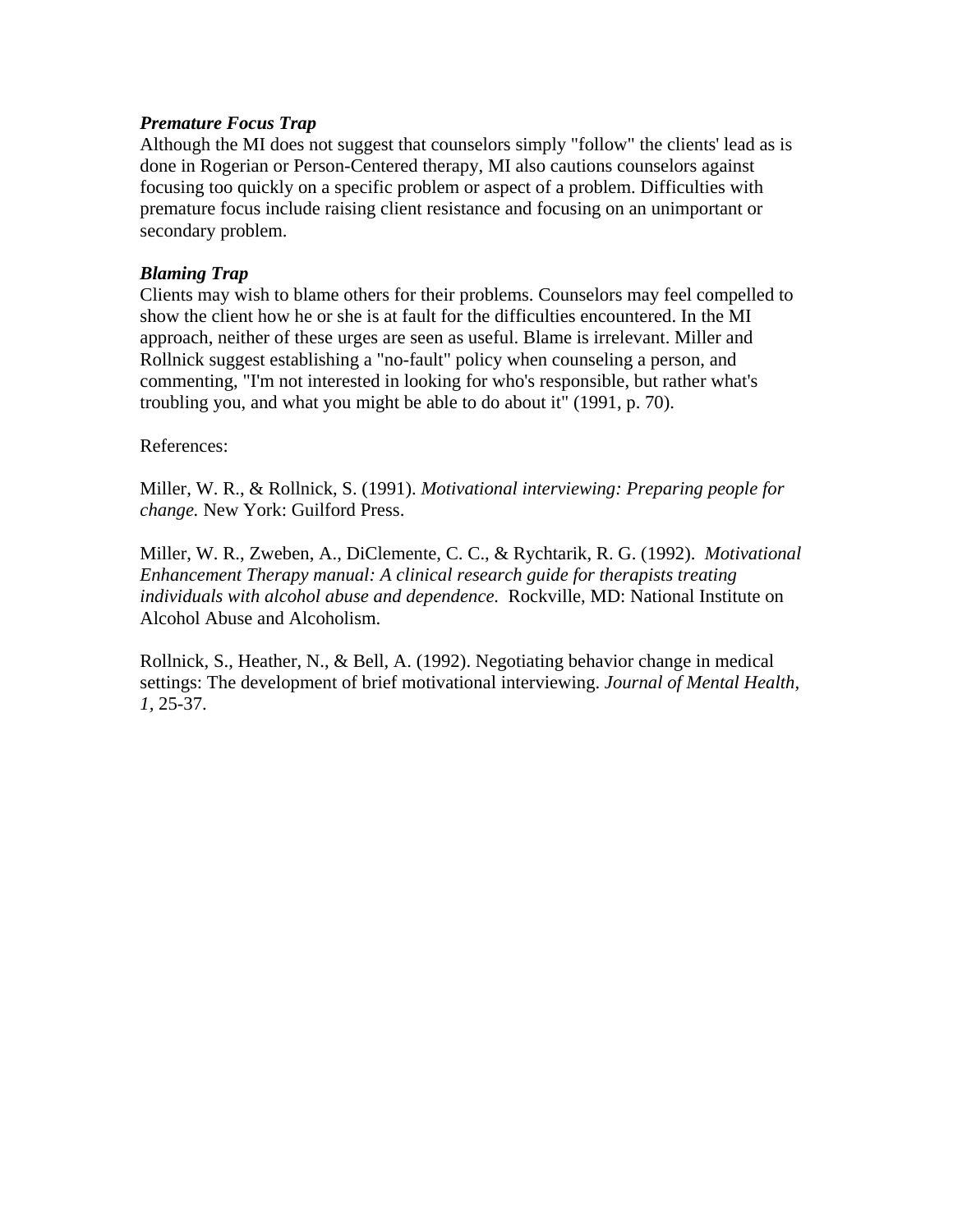#### **More on Reflections, Rolling with Resistance, Reframing**

The following section focuses more on specific interaction techniques for counselors to try in order to reduce client resistance once it occurs.

#### *Simple Reflection*

One way to reduce resistance is simply to repeat or rephrase what the client has said. This communicates that you have heard the person, and that it is not your intention to get into an argument with the person.

**Client:** But I can't quit smoking. I mean all of my friends smoke!

**Counselor:** Quitting smoking seems nearly impossible because you spend so much time with others who smoke.

**Client:** Right, although maybe I should.

#### *Amplified Reflection*

This is similar to a simple reflection, only the counselor amplifies or exaggerates the point to the point where the client may disavow or disagree with it. It is important that the counselor not overdo it, because if the client feels mocked or patronized, he or she is likely to respond with anger.

**Client:** But I can't quit smoking. I mean, all of my friends smoke!

**Counselor:** Oh, I see. So you really couldn't quit smoking because then you'd be too different to fit in with your friends.

**Client:** Well, that would make me different from them, although they might not really care as long as I didn't try to get them to quit.

#### *Double-sided Reflection*

With a double-sided reflection, the counselor reflects both the current, resistant statement, and a previous, contradictory statement that the client has made.

**Client:** But I can't quit smoking. I mean, all of my friends smoke!

**Counselor:** You can't imagine how you could not smoke with your friends, and at the same time you're worried about how it's affecting you.

**Client:** Yes. I guess I have mixed feelings.

## *Shifting Focus*

Another way to reduce resistance is simply to shift topics. It is often not motivational to address resistant or counter-motivational statements, and counseling goals are better achieved by simply not responding to the resistant statement.

**Client:** But I can't quit smoking. I mean, all of my friends smoke!

**Counselor:** You're getting way ahead of things here. I'm not talking about your quitting smoking here, and I don't think you should get stuck on that concern right now. Let's just stay with what we're doing here - talking through the issues - and later on we can worry about what, if anything, you want to do about it.

**Client:** Well I just wanted you to know.